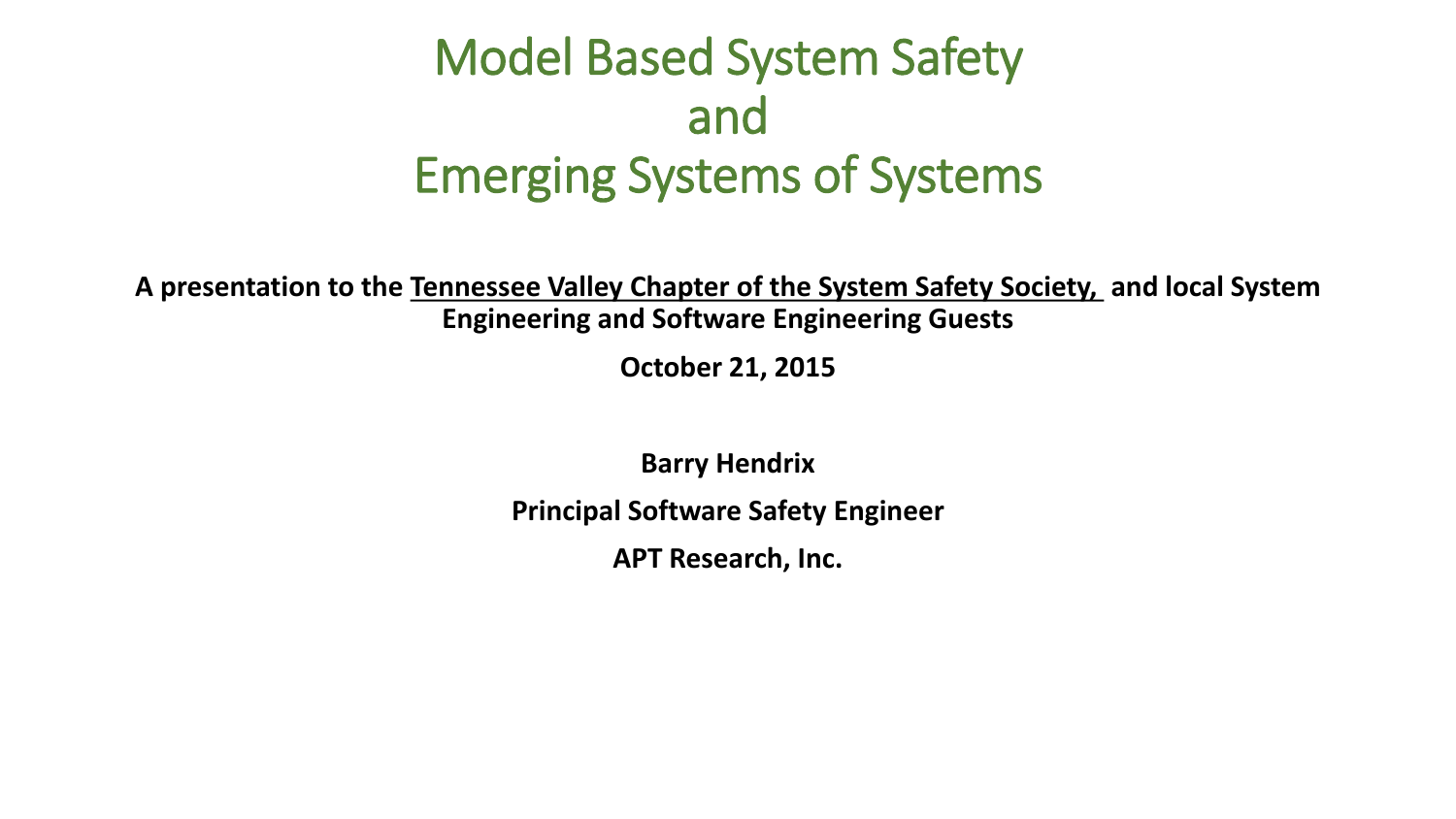# Model Based System Safety and Emerging Systems of Systems

Systems of Systems (SOS) in DoD are information intensive with complex software functionality and highly integrated systems for interoperability and optimization to enhance performance in future battlefield scenarios.

Employing Effective System Safety for any SOS can be a challenge in the current "emerging" System Engineering and Software Engineering environment.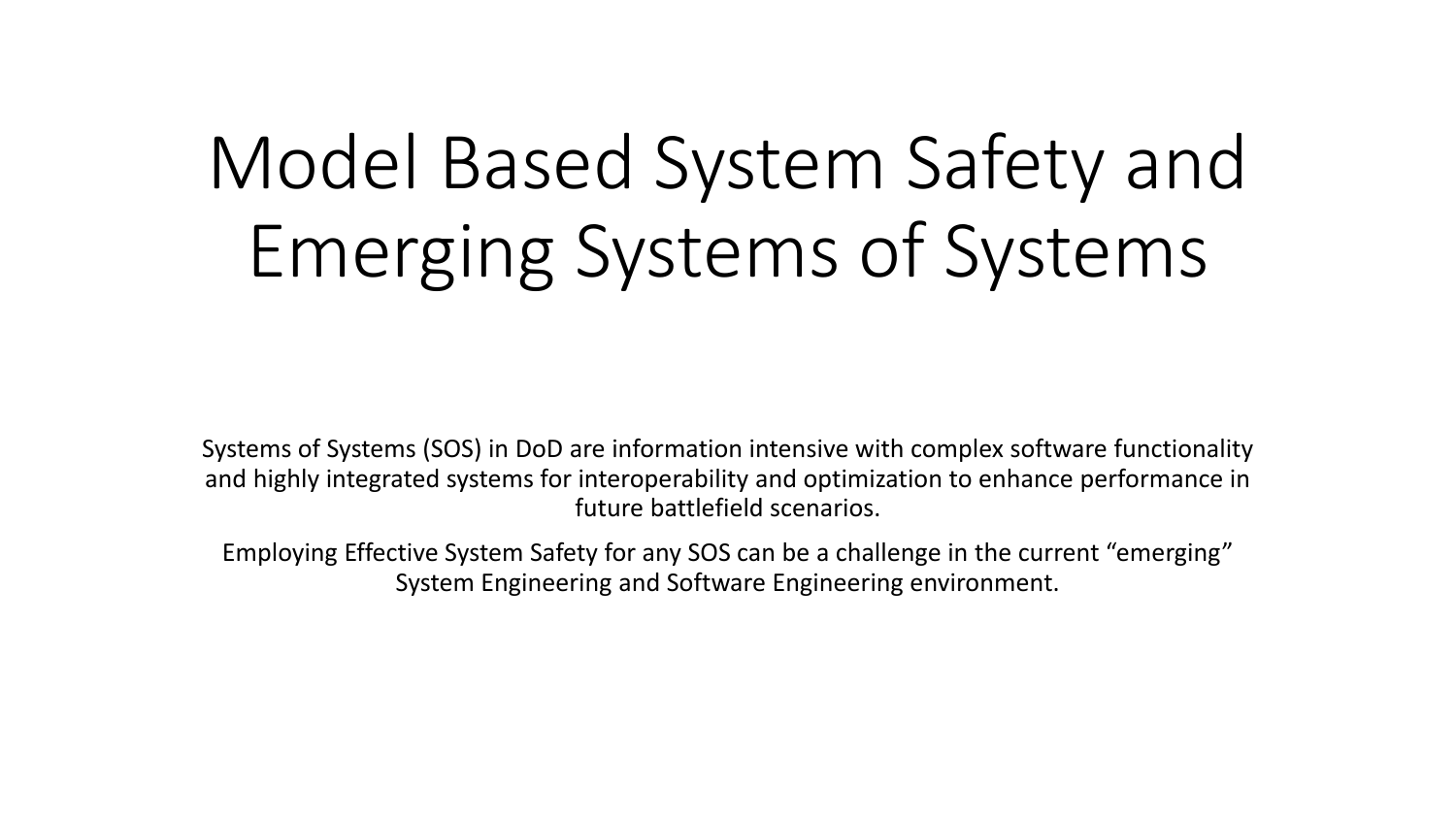### Systems of Systems and System Safety (30K ft. View)

- Times and technology are changing and so must system safety and other engineering domains.
	- Tri-Service F-35 JSF (Lightning) II is the most expensive and most complex software intensive safety-critical system in development.
		- The F-35 (\$390B Projected for ~2500 aircraft) has plowed the way for many MBSE and software safety processes, it addition to other emerging Protection Technologies (Cyber Security, Software Security, IA, Anti-tamper)
	- **F-35 and others have an Umbrella "Technical Integrity" domain to ensure Chief Engineers are responsible for** all aspects of System Engineering, System Safety, Human Systems Integration, R&M, Security, Functionality, performance.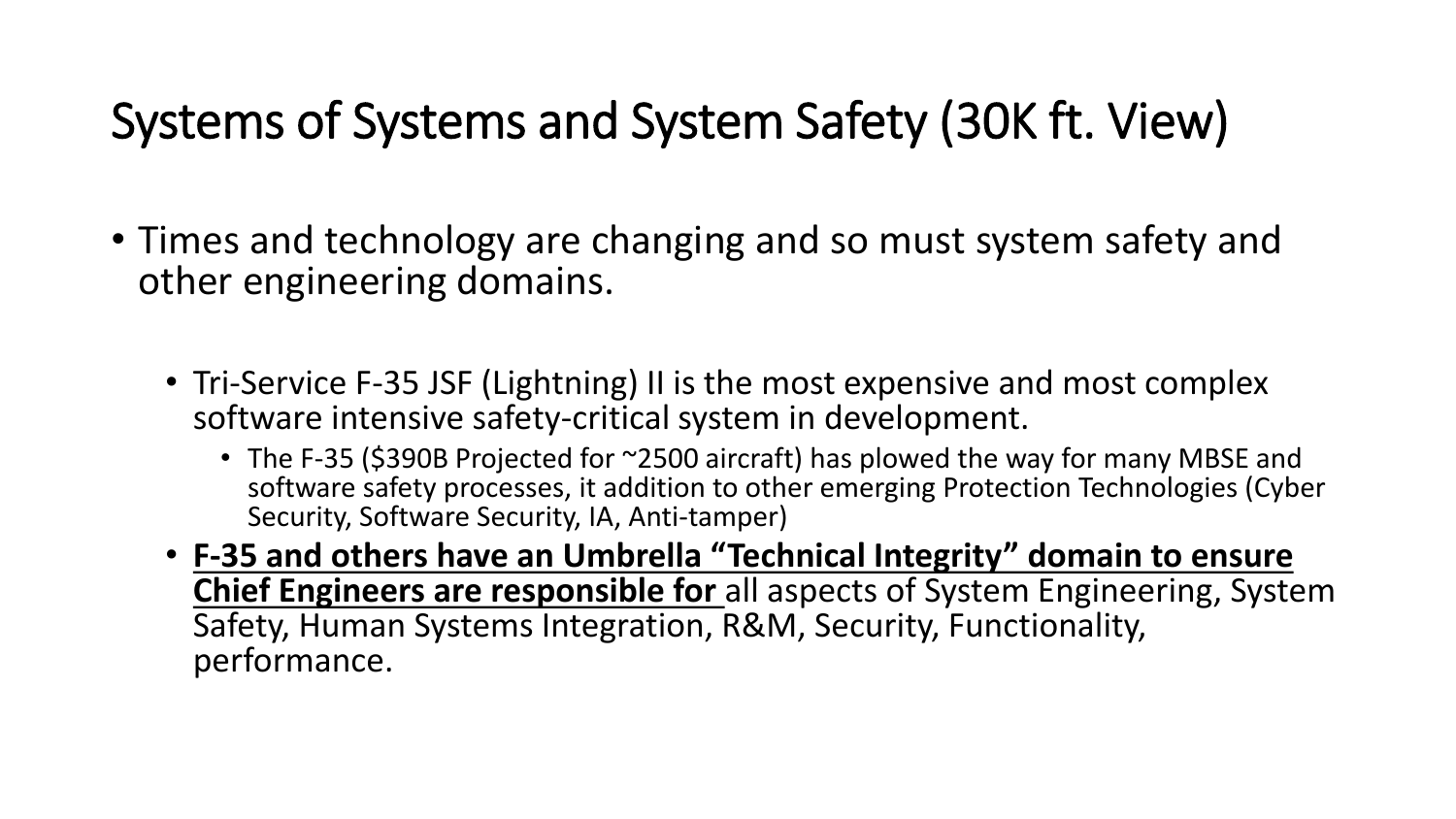# System Safety…What next?

- System Safety in past 50 years has evolved with technology from old federated systems to integrated systems to sensor fused systems, and from basic hazard analyses of hardware to highly complex software intensive systems-of-systems with various degrees of autonomy that command, control and monitor many safety-critical functions:
	- 1967: Hazard-based > Risk-based > + 1980s Requirements-based > + 1990s Functional-based> + 2000s LOR Criteria-based > + now and Future more emphasis on Model-based…..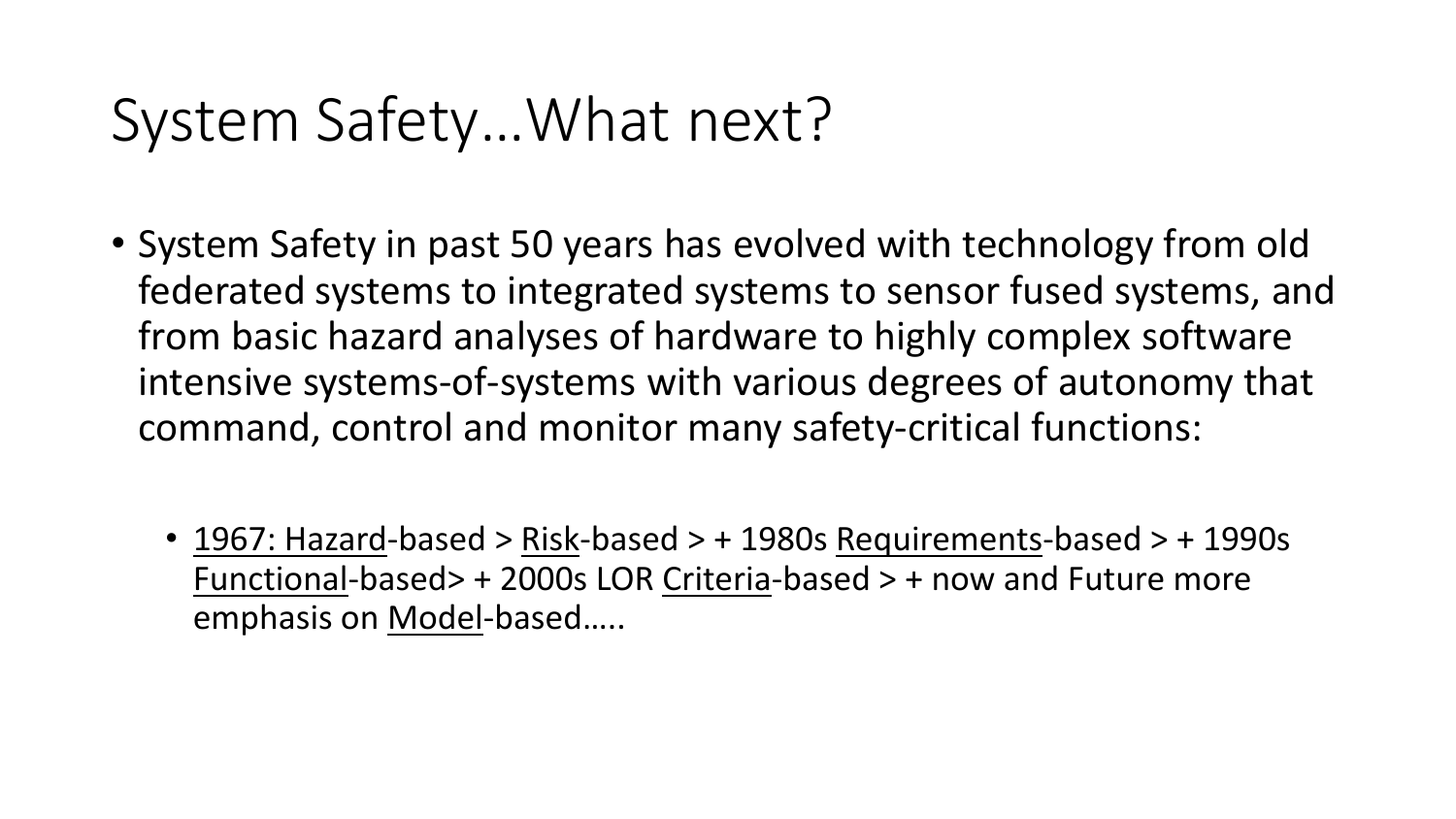Evolving/Emerging SOS are just now learning how to implement MBSE, MBSS, and Technical Integrity

- C4ISR and more are Tri-Services coordinating for the current and future battlefield
	- USN/USMC centric Cooperative Engagement Capability has been in place for some time.
	- NAVSEA and NAVAIR and Carrier Task Force SOS are in place and work well. Future F-35 and UCLASS will be more complex.
	- USAF has manned bombers, tactical fighters, UAVs and SOS are working, but still evolving. Long Range Bomber on the horizon…selection soon
	- MDA has mature SOS C2BMC, more.
	- US Army Integrated Battlefield Command System (IBCS) plug and play, any weapon, anytime will be matured in years to come Patriot, PAC 3, more to come.
	- IFPC- Inc 2 Multi Mission Launcher (MML) currently under development using more non-traditional Agile software and Model Based System Engineering.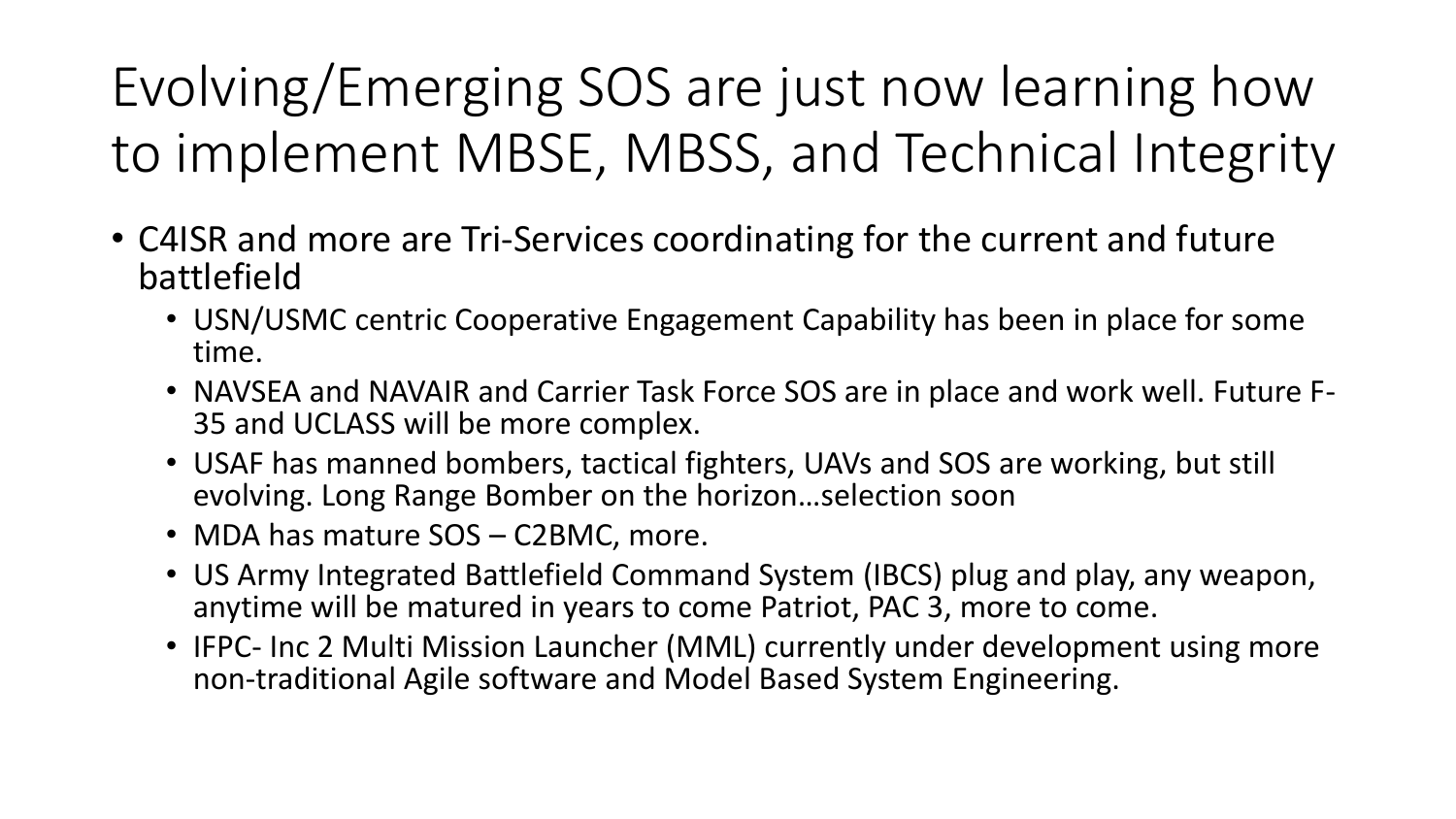# Command and Control System Safety

- C2 (Command and Control) software intensive safety-critical functions and safeguards are designed to prevent top level catastrophic events such as Fratricide, Inadvertent Launch…more
	- Some Typical S-C Messages are:
		- Safe Commands
		- Engagement Termination Command
		- Cease Radiate Command
		- State Mode Command
		- Launcher Control Command
		- Missile Launch Command
		- Many functions are safety-critical, much more are mission critical (don't confuse)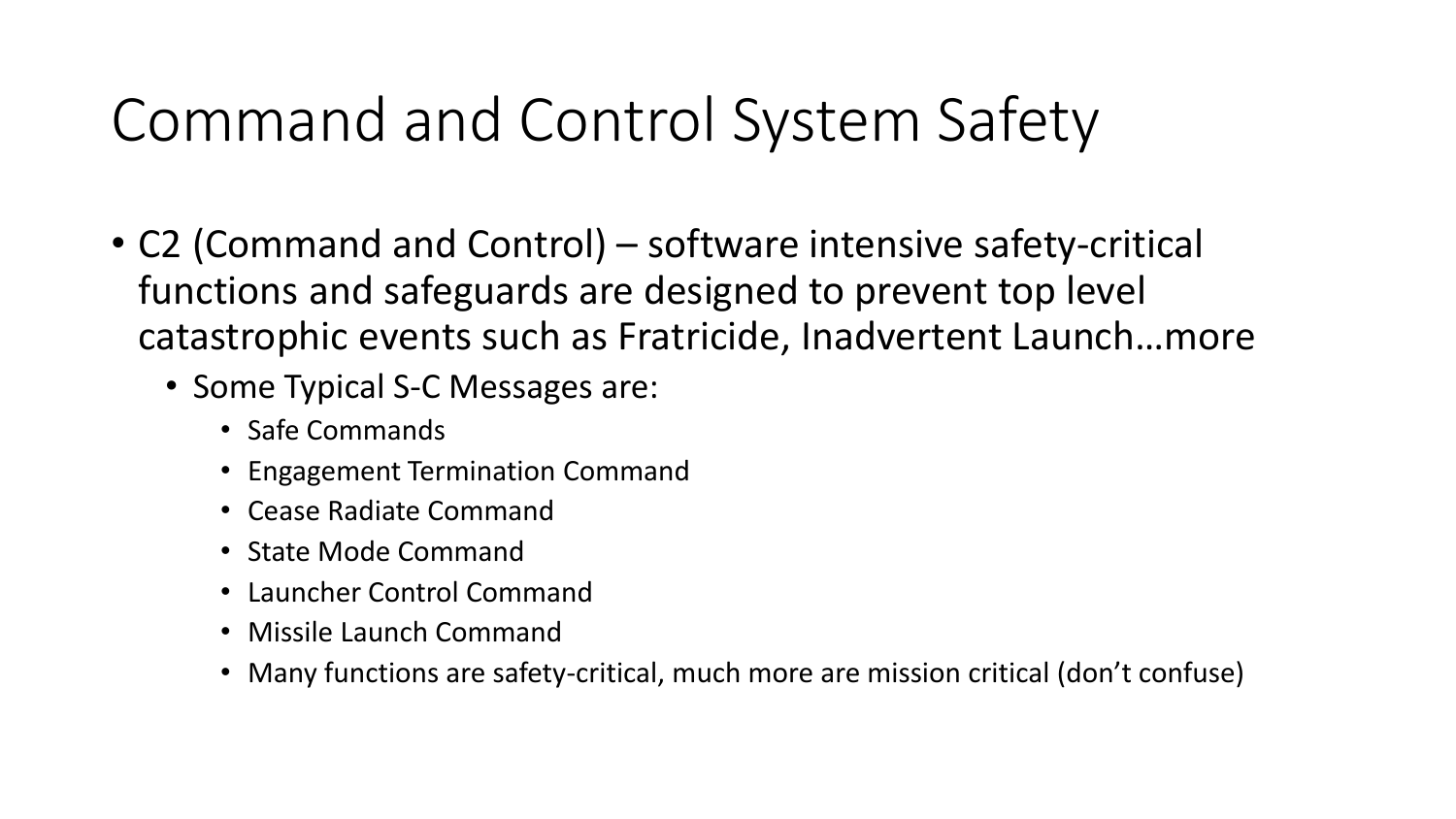# Systems of Systems and System Safety

- Traditional system safety may not be adequate for emerging and evolving SOS and paradigm shifts…different "Mental Models" needed to adapt
	- Multiple Contactors/Agencies, National Teams Meshing Cultures/Methods
	- Highly Integrated, Sensor Fused, High Complexity
	- Proliferation of UAVs/AUS and autonomous systems, even driverless cars…are they robots??
	- Software Intensive with many Complex Interactions require new software safety methods
	- Model Based System Engineering (MBSE) is becoming the Norm on C2 and other emerging Information Centric SOS
	- Agile software development and less formal methods and must be geared to include software safety more so than in past when used in rapid prototyping
	- Total Risk Determination and Summation will require more effort
	- Safety Cases may be needed to collect all aspects and objective safety evidence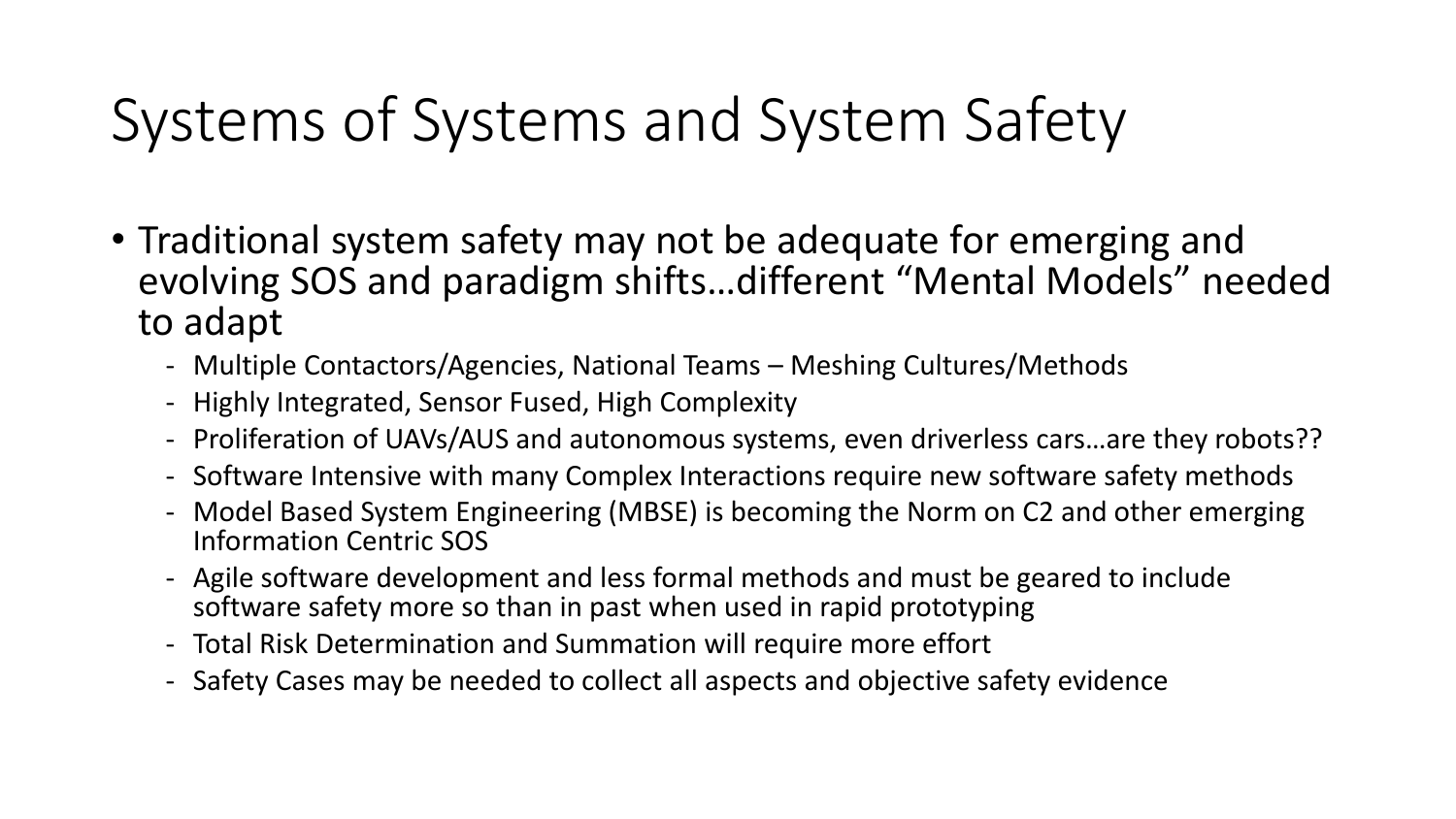# Systems of Systems and System Safety

- Model Based Systems Engineering (MBSE) requires a different system safety concept, application and effort because of :
	- Less traditional artifacts centric, less English Prose, More Graphical/Visual Notations
	- Can show Functional and Physical Architecture, integration and Interface
	- UML and SysML languages, System Architecturally Based, Model Must be Validated
	- More models (Functions, Use Cases, Structural Diagrams, Activity Diagrams, Sequence Diagrams, Executable States Charts, Architectural System, Functional Behavioral Verification, Complete Requirements Traceability, Handoff to Defined Systems
	- Autocode Generation, Greater Level of Abstractions, Traditional CM must change with model
	- Extracting Objective Evidence Needed for a Safety Cases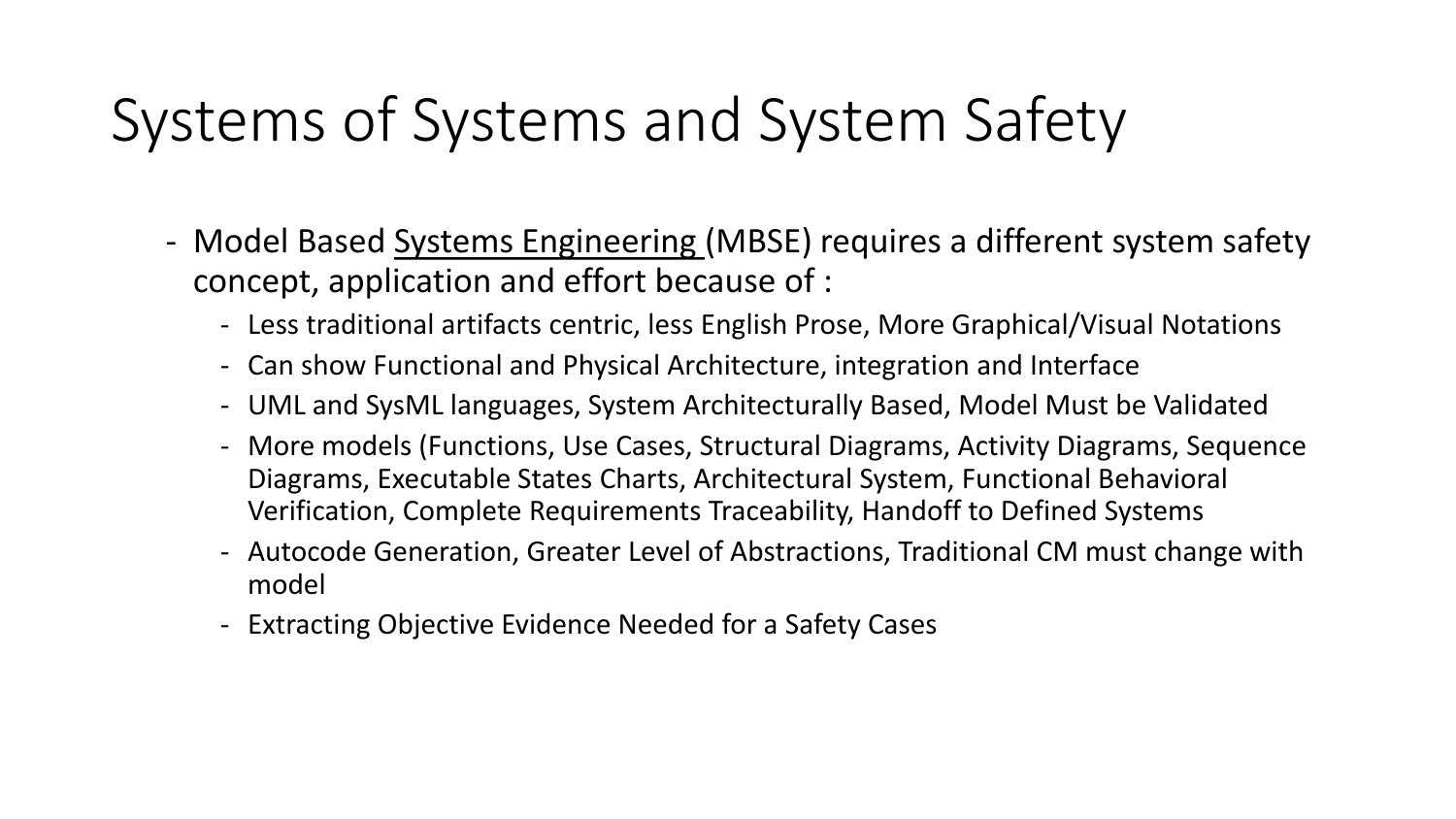# Some Popular Models

- **IBM Rational Rhapsody**, a modeling environment based on [UML,](https://en.wikipedia.org/wiki/Unified_Modeling_Language) Rhapsody is a visual development environment for [systems engineers](https://en.wikipedia.org/wiki/Systems_engineering) and [software developers](https://en.wikipedia.org/wiki/Software_developer) creating real-time or embedded systems and software.
- Rational Rhapsody uses graphical models to generate software applications in various languages including [C,](https://en.wikipedia.org/wiki/C_(programming_language)) [C++,](https://en.wikipedia.org/wiki/C++) [Ada,](https://en.wikipedia.org/wiki/Ada_(programming_language)) [Java](https://en.wikipedia.org/wiki/Java_(programming_language)) and [C#.](https://en.wikipedia.org/wiki/C_Sharp_(programming_language))
- Rational Rhapsody helps diverse teams collaborate to understand and elaborate requirements, abstract complexity visually using industry standard languages [\(UML,](https://en.wikipedia.org/wiki/Unified_Modeling_Language) [SysML](https://en.wikipedia.org/wiki/Systems_Modeling_Language), [AUTOSAR,](https://en.wikipedia.org/wiki/AUTOSAR) [DoDAF,](https://en.wikipedia.org/wiki/Department_of_Defense_Architecture_Framework) [MODAF,](https://en.wikipedia.org/wiki/MODAF) [UPDM\)](https://en.wikipedia.org/wiki/UPDM), validate functionality early in development, and automate delivery of high quality products. Large complex programs (F-35 uses Rhapsody)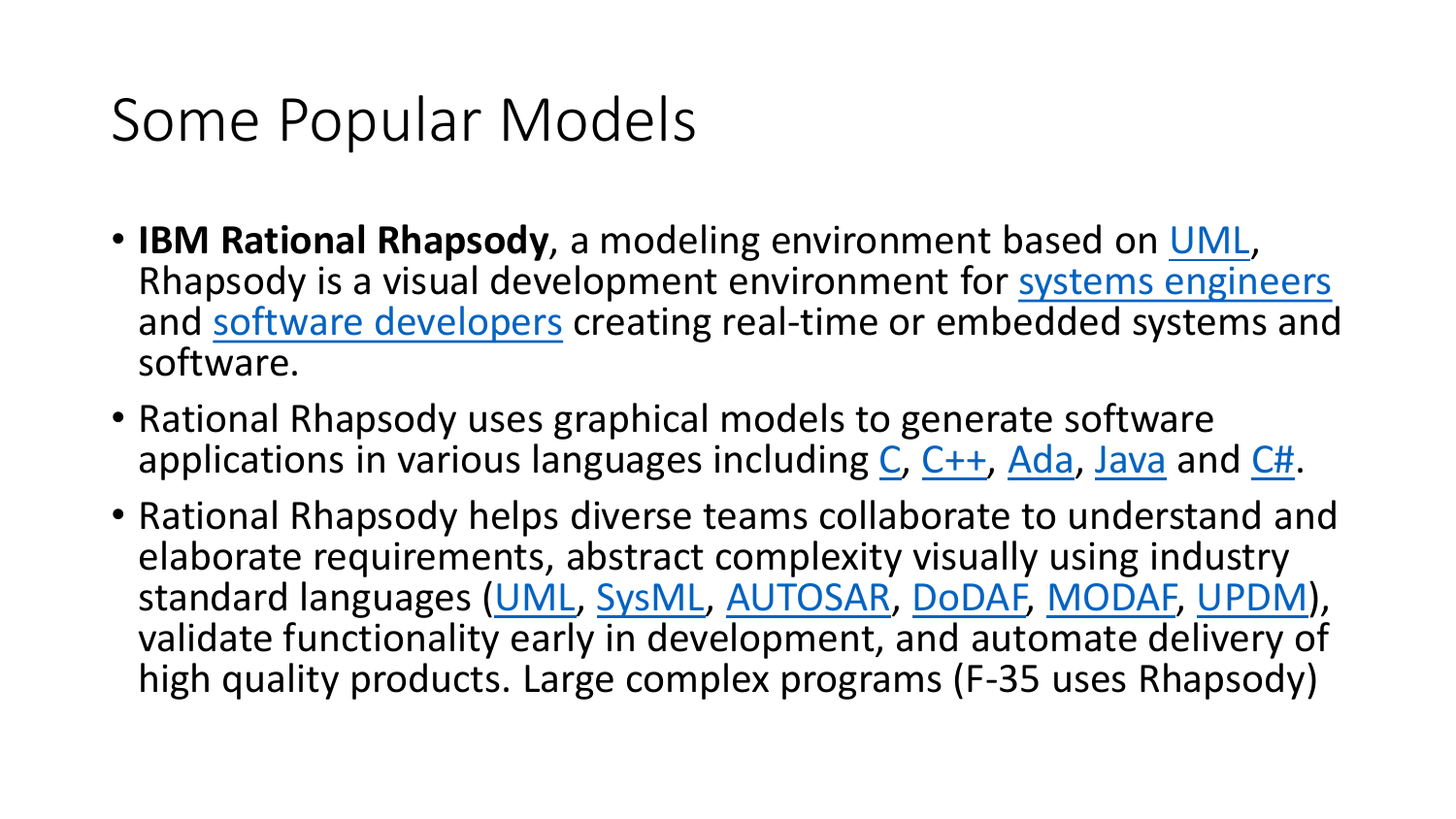# Module Base System Engineering (MBSE)

- Advantages over paper and artifacts centric engineering documentation
	- Creates one standard model for visualization
	- Greatly reduces interpretation of English prose and narrative requirements
	- Everyone is in same ballpark, in same songbook and on the same page
	- Same concept as "a picture (graph or functional diagram) is worth a thousand words"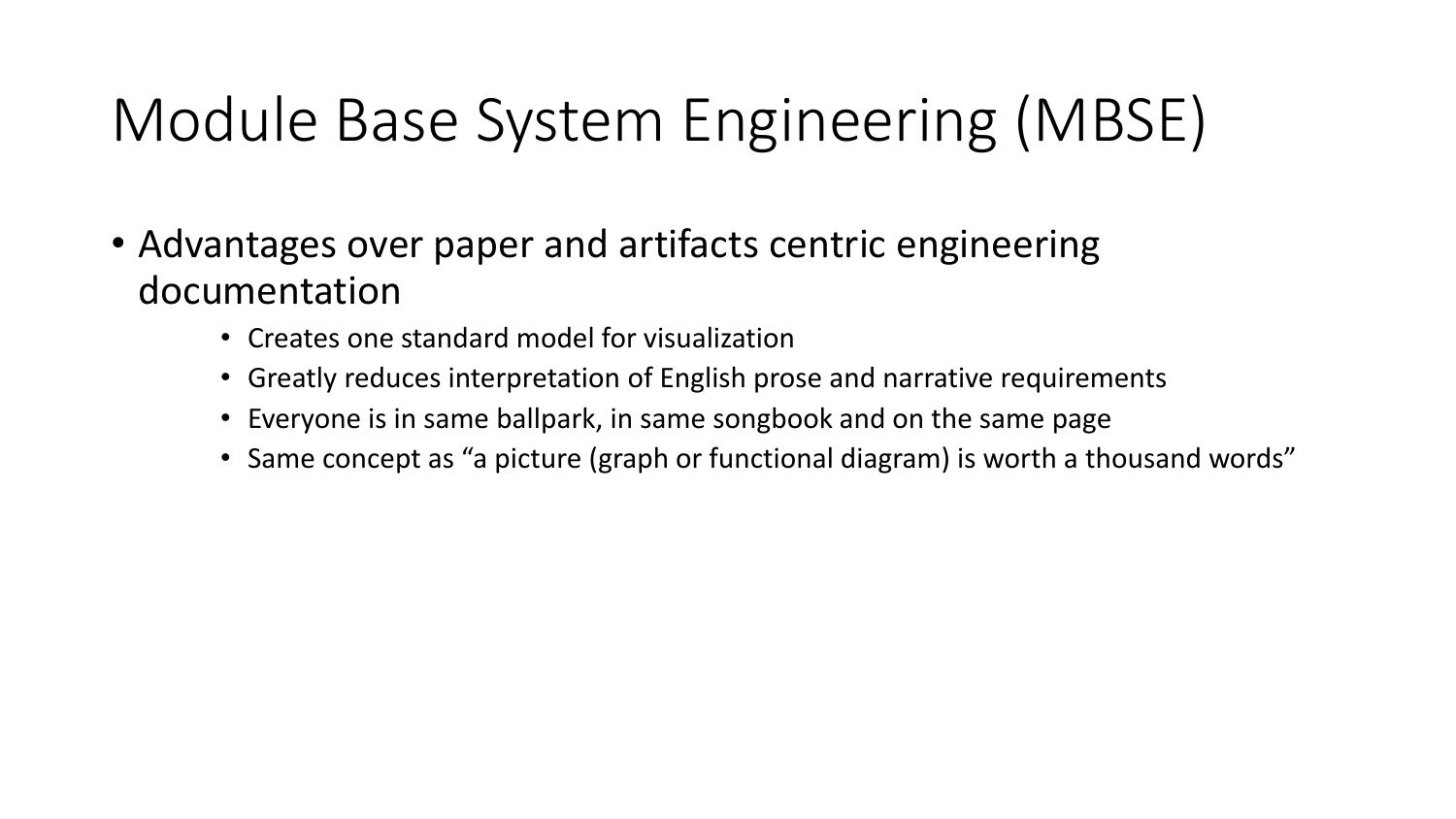# MBSE Can Help Refine the Granularity

- Example: Requirement Ambiguity and Correct Interpretation in English prose. "Thou shalt "Secure that Building"…
	- USAF interprets… **take out a lease on it**
	- USN interprets… **put a lock on it**
	- USA interprets……….**surround it**
	- **USMC …kicks in the door, rushes inside, clears it**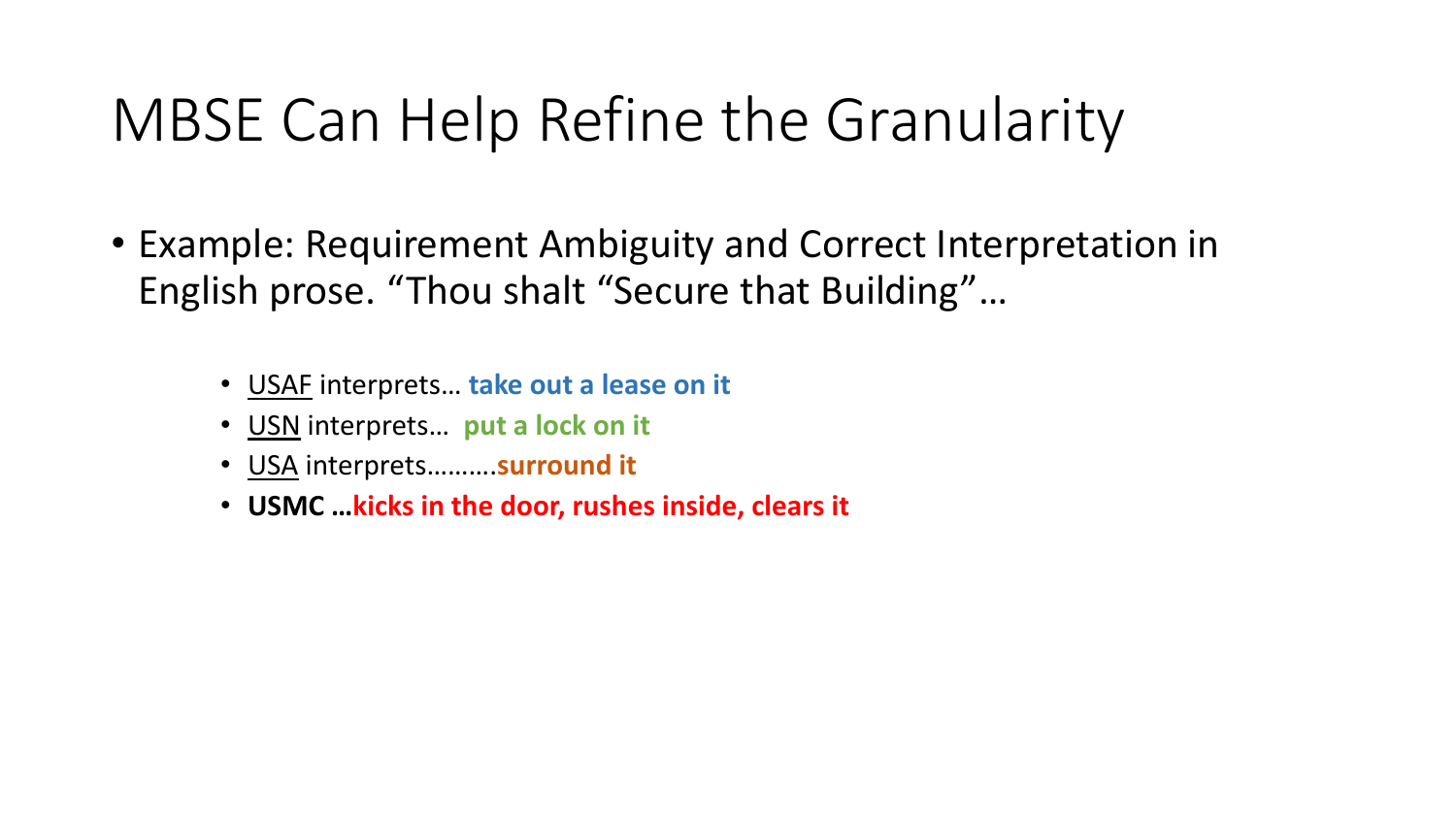# MBSE Output Useful for a Safety Case

Example of MBSE in place today by SED CoMBAT Team Process Behavioral Allocations can then be handed off to Software Developers

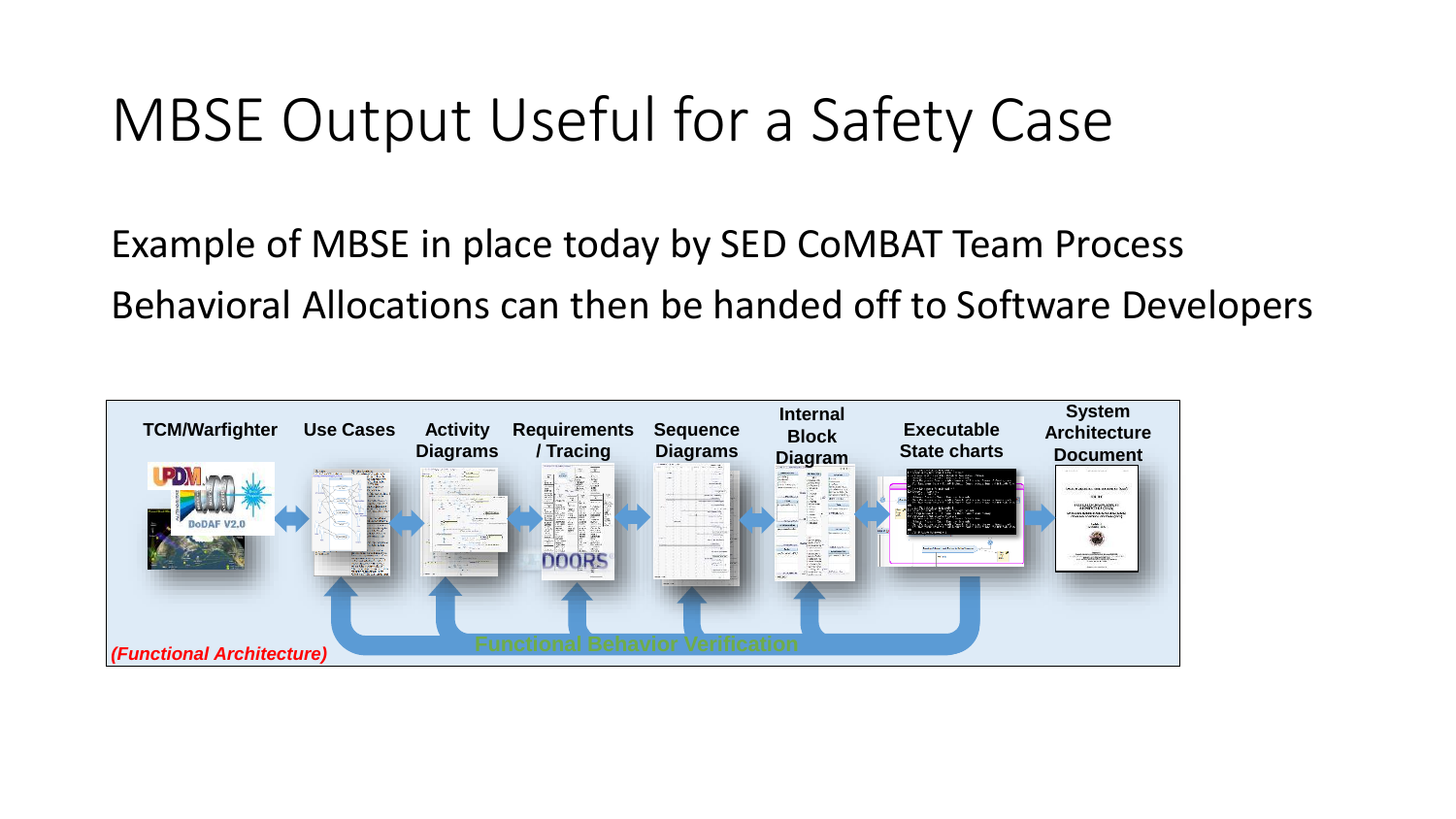#### MBSE – Typical Executable State Behavioral Diagramstm [Block] Uc\_UC\_01\_Perform\_MML\_Operations [statechart\_315] Select C2 Pre-Position Launcher?

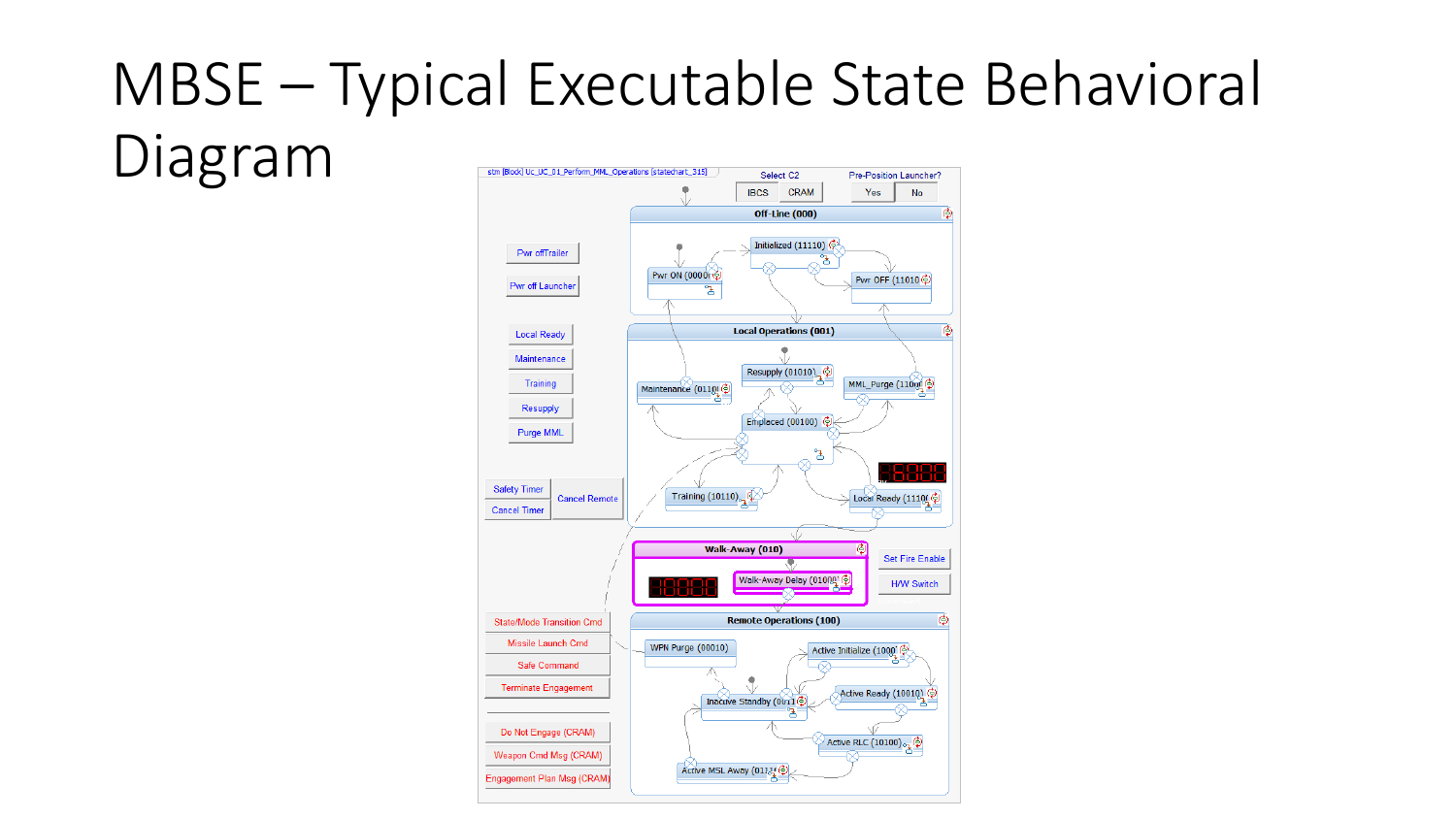# Systems of Systems and System Safety

- Methods are evolving, but level of abstraction requires system safety to ensure objective safety evidence is obtainable from the Model
	- Ensuring software safety analysis of each Use Case for Safety-critical Functional; behavior – labor intensive as inputs to DOORs
	- Ensuring safety-significant attributes are flagged, tagged throughout model means software safety must keep up with evolving model at every stage
	- Use Cases, S-C Functionality, S-C requirements Assessment, safety test case allocation, safety verification and yielding OBJECTIVE SAFETY EVIDENCE (and Hazard Closure Evidence).
	- LOR (design assurance to give confidence) may be a mute point in some cases from a safety perspective, but more Special Safety Tests will be required:
		- Off Nominal Tests (ONT), Failure Modes Effects Tests (FMETs), Failure Immunity Tests (FITs) to refute safety arguments to validate Safety Cases.
	- Safety Cases with Refuted Arguments will be required as current SARs are inadequate as current written for Model Based System Safety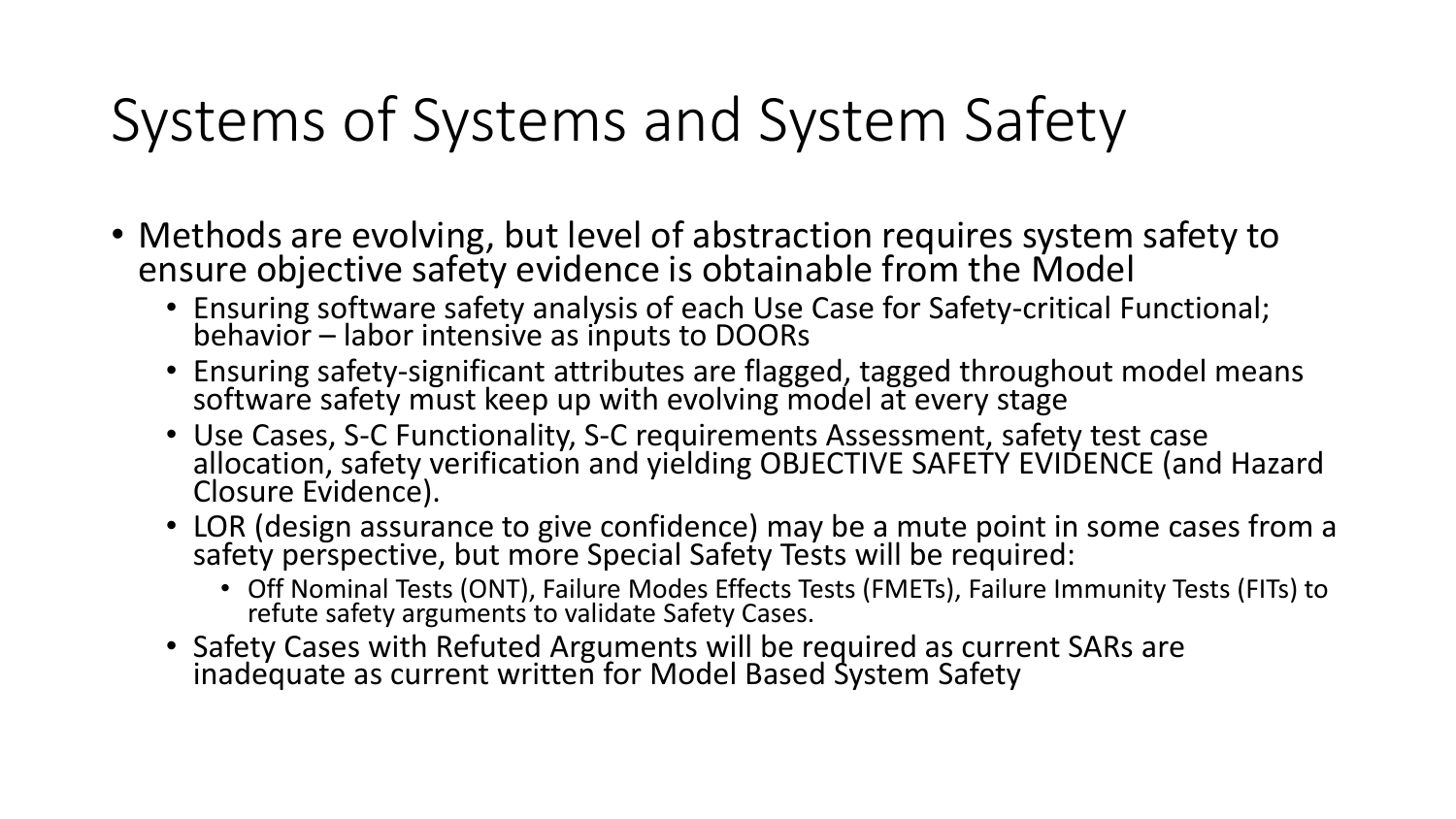# SOS with MBSE Needs Special Safety Tasks

- LOR (still required separately) is simply software design assurance, design assurance levels (DALs) and may in some cases be a "mute point" with MBSE (rigor built in model), but Special Safety Tests will be required beyond LOR:
	- Fault Trees are Often inadequate
		- Modern Models need to show Faults manifest to Errors and under what conditions cause Failures
	- Nominal (non-failure) must be modeled to Off Nominal Tests (ONT) ,
	- Failure Modes Effects Tests (FMETs),
	- Failure Immunity Tests (FITs) to refute safety arguments to validate Safety Cases.
- Safety Cases with Refuted Arguments as evidence of claims will be required for MBSE Programs
	- Current SARs are inadequate and fall far short of convincing evidence as current written
	- Objective Evidence can be extracted for Model Based System Safety
		- No need for expensive formal methods unless unique special cases to ensure safety
	- Contractors and Agencies must have a Cultural Change and an UNDERSTANDING of the need to Acceptance and Embrace Better Methods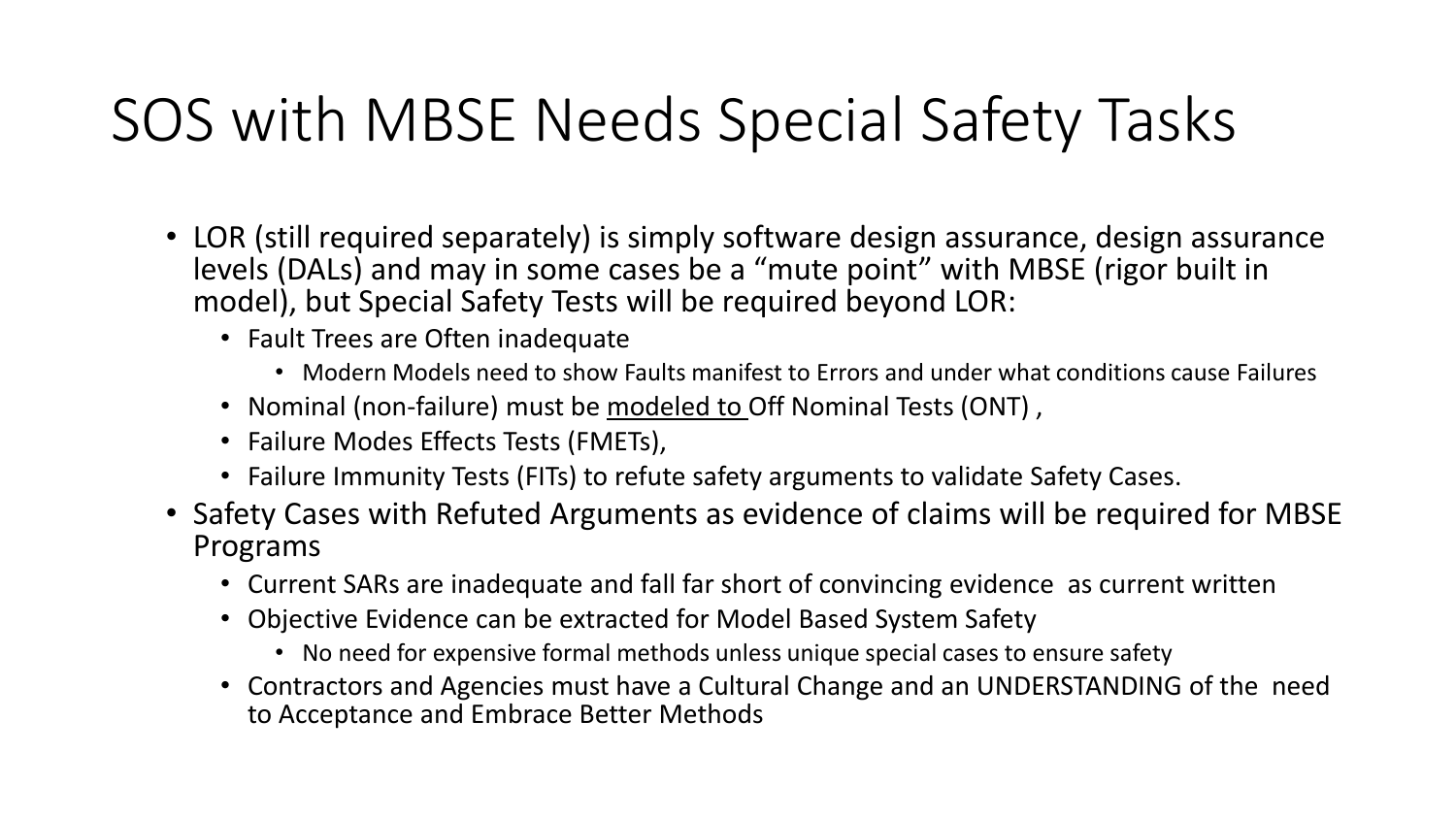# Safety Cases and Refuting Argument

- Safety Cases with Refuted Arguments as proof/evidence of safety claims will be required for MBSE Programs, otherwise a level of uncertainty due to level of abstraction.
	- Current SARs are inadequate as currently written
	- Objective Evidence can be extracted for Model Based System Safety if properly planned and implemented
		- No need for expensive formal methods unless unique special cases to ensure safety
	- Contractors and Agencies must have a Cultural Change and an UNDERSTANDING of the need to Acceptance and Embrace Better Methods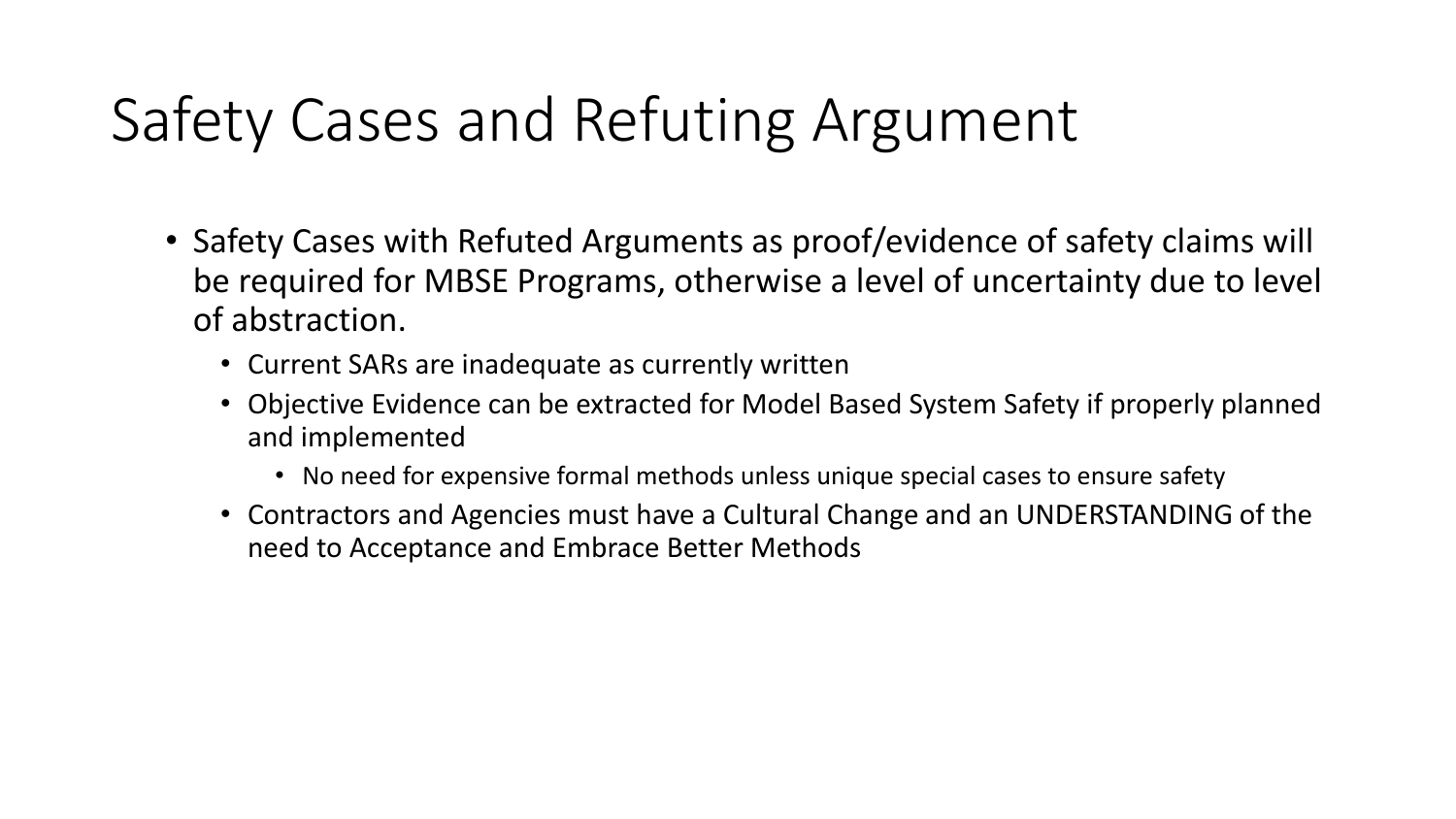#### Highly Complex Safety-Critical Systems Require More

- CASE EXAMPLE: F-35B JSF Lightning II Vehicle Management Computers (Triple Identical Systems) OFP for Flight Controls, Propulsion, Utilities and Subsystems required:
- Standard MIL-STD-882 System Safety and IEEE STD 1228 Software Safety PLUS...
	- Safety/Software Evidence Assurance Levels (SEAL)
	- Highly Integrated Sensor Fusion
	- Elaborate MBSE with Validated Model
	- Formal Methods
	- Mathematical Proofs
	- Goal Structuring Notation (GSN) a 5 year Outstanding Yield Effort
	- Safety Case Structure with Refuting Arguments

THE SAFETY EFFORT HAS PAID OFF – NO AIRCRAFT LOSSES SINCE FIRST FLIGHT DEC 15, 2006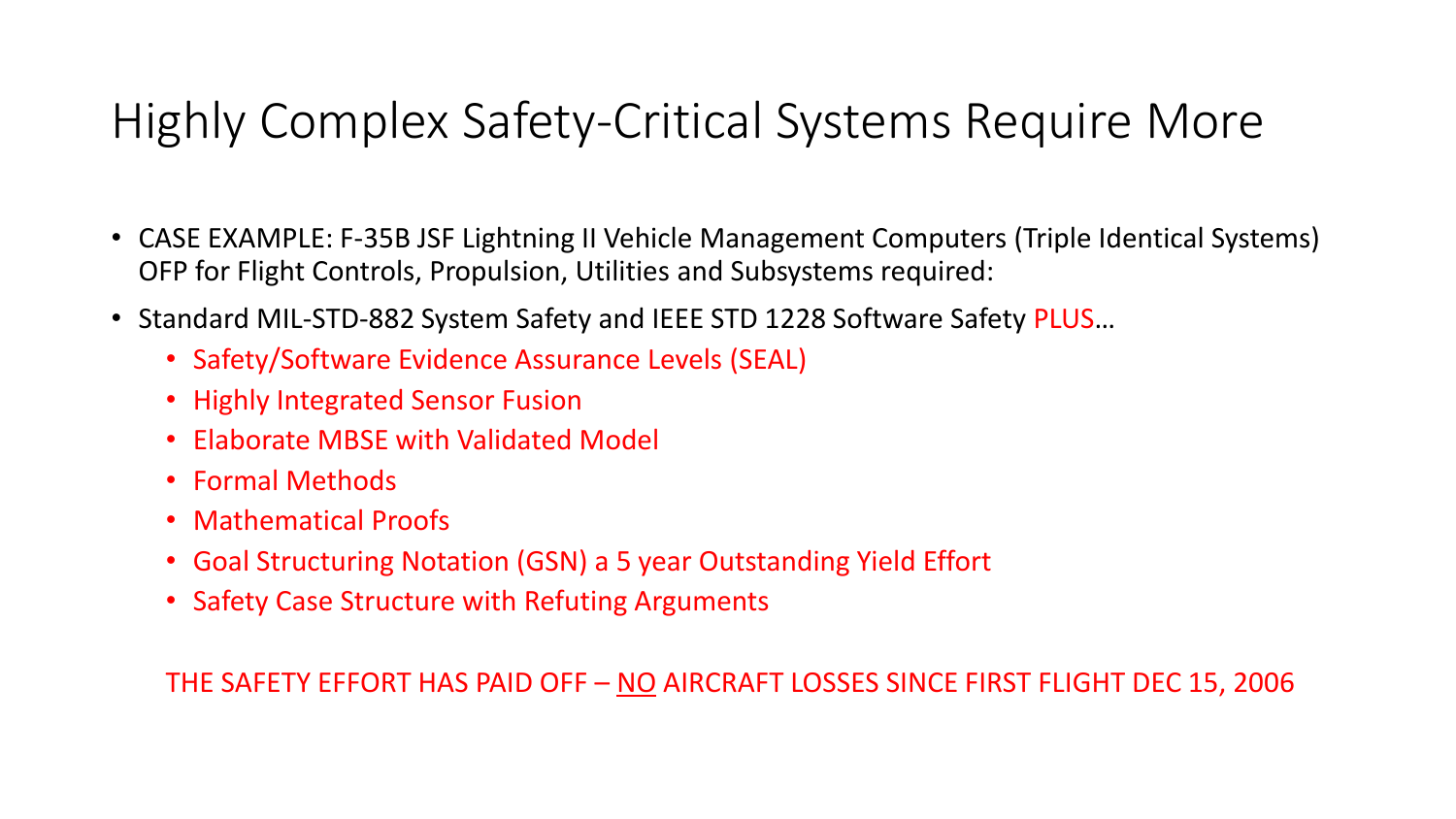# Challenges to System Safety and Software Safety

- Ensuring MBSE transitions smoothly from traditional artifacts centric to model visualization
	- It can be done, but will require a devoted collaboration (Deming's Constancy of Purpose)
		- more direct involvement with system safety in Use Cases, tagging attributes and tracing safety-critical functions, flows, threads, and functional behaviors in safety domain for capturing objective safety evidence.
- Ensuring Agile software transformation that are less formal, cheaper and faster, also allow adaptation of a software safety process to the standards expected by customers, safety boards and certification authorities (MIL-STD-882E, AOP 52, AMCOM 385-17)
	- Requires measurement, value and risk assessments, a balance of the essentials of practical, formal, and integrated product and process development
	- Software Safety must be much more than just part of the daily "Scrum" a Rugby Huddle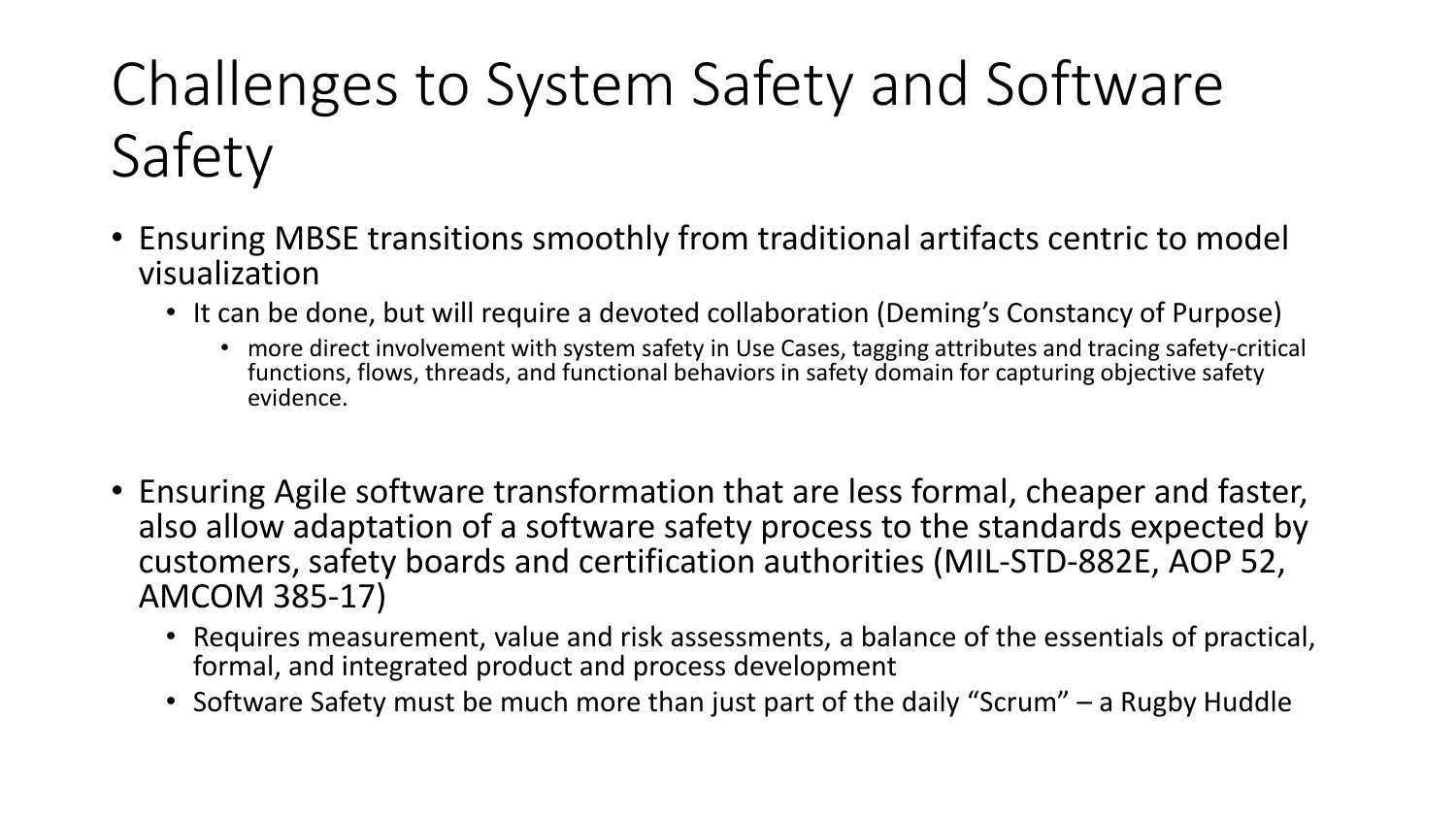# Summary

- MBSE will require more horizontal integration and collaboration
	- system safety, software system safety, systems engineering, software engineers all engaged with inputs to model, internal model functions, and outputs of the model  $\,$
- MBSE can help safety engineers better understand safety-critical functionality and expected behavior when conducting FHAs and software safety analysis
- MBSE if set up correctly can yield objective safety evidence output needed for a more convincing Safety Case with Arguments
- Agile software development (and other less formal methods) will require safety engineers to be more closely aligned and involved with day to day activities, including witnessing of tests.
- Ensuring "more" formal methods and models and "less formal" development artifacts (Agile, etc.) will require leadership due diligence to keep it balanced for BOTH process and product **Technical Integrity.**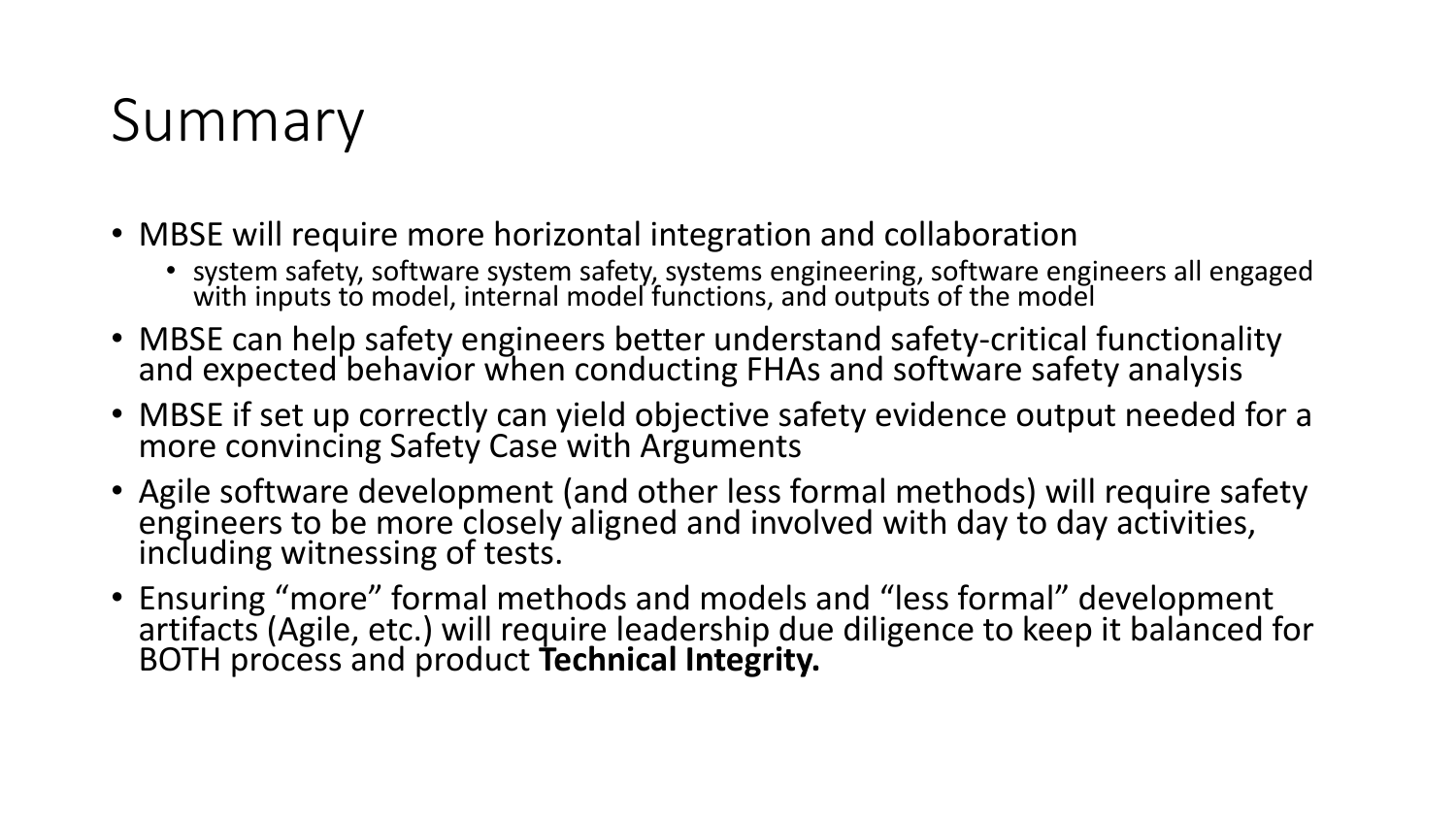# Closing Thoughts

- System Safety transition to emerging engineering methods
	- It can be done with open mindedness and transition from older traditional methods. Times, technology and environments are changing and system safety must adapt and help make it all work.
	- Cultural changes needed and management buy-in needed,
	- Convincing evidence is needed that emerging methods can be implemented within constraints
	- Ensuring the MBSE Process can work for emerging complex integrated systems of systems (SOS) for warfighters.
		- **Action: R&D Needed in this area to tweak and integrate new Model based processes and Safety Cases with traditional system safety to ensure better Objective Safety Evidence for risk reduction while ensuring Technical Integrity**
	- Recent Links on how some programs are progressing well:
	- <http://usaasc.armyalt.com/#folio=60>
		- Page 59, Agile Acquisition, Ranjit Singh Mann P.E., and Michael Hanners